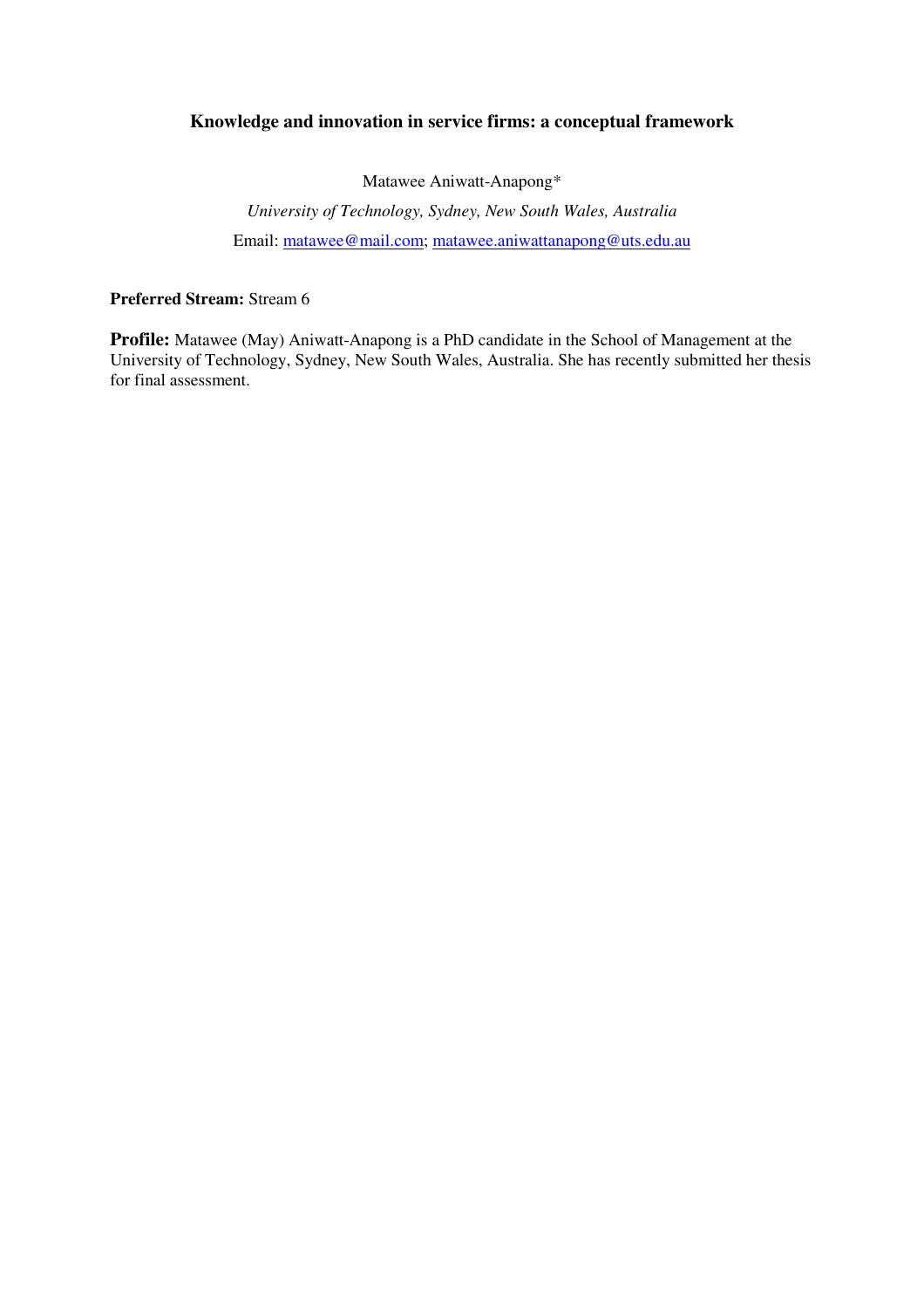# **Knowledge and innovation in service firms: a conceptual framework**

# **ABSTRACT**

*This paper offers a critical review of relevant literature in the area of knowledge management and service innovation and suggests why previous strategy models fail to explain the relationship between knowledge resource and innovation in service firms and what the drivers of service innovation are. In service businesses, the service offering is often referred to as 'service packages' or 'customer solutions,' and relates to the process of customising product to meet customer-set specifications. Innovation and added values in service firms seems to have a closer relationship with the combination and recombination practices carried out by entities such as project teams particularly in matrix management firms. It is suggested that the firm's codified, rather than tacit, forms of knowledge – particularly the firm-wide production systems – can lead to various types of (re)combination. Based on the resource-based view of the firm, a study of production systems and resource recombination can provide better insights about the linkage between innovation, added value, and knowledge resource in the service industry.* 

**Keywords:** Business innovation, Knowledge management strategy, Knowledge-based view of the firm, Resource-based view of the firm,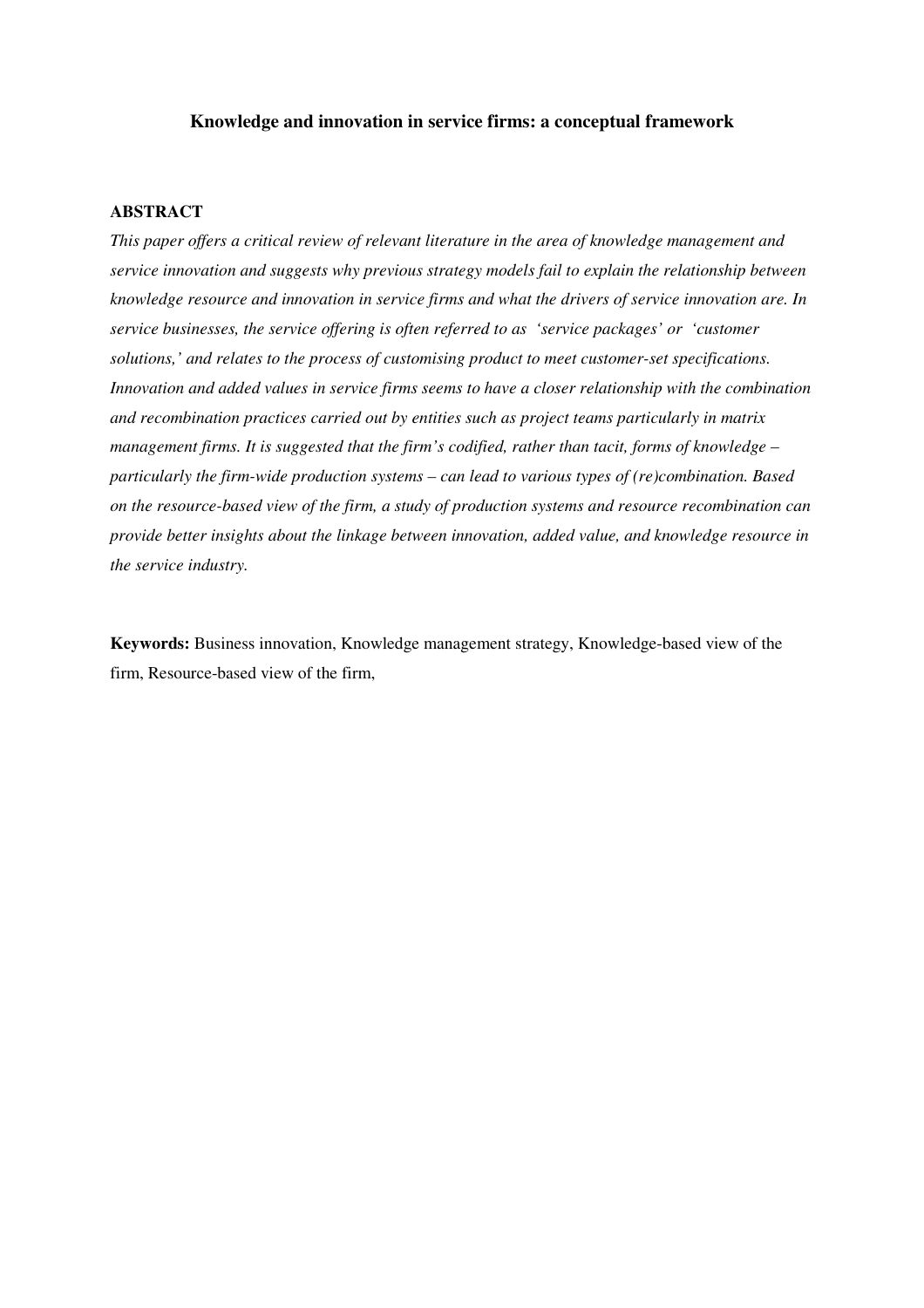# **1. INTRODUCTION**

Knowledge, both codified and tacit, has been described as a firm's key strategic resources for generating innovation and competitive advantage (e.g. Amit and Schoemaker, 1993; Teece et al., 1997). However, in a number of knowledge management studies the concept of tacit knowledge (Polanyi, 1966) has been used to describe many and varied phenomena so much so that Donaldson claims it has led to the "mystification and magnification" with tacit knowledge being the cause of most if not all the positive attributes of a given firm (Donaldson, 2001). Often, tacit knowledge was described as an extremely valuable source of innovation, creativity, idea generation, and as a spiritually active and forward-looking ingredient (e.g. Hansen, et al., 1999). Conversely, codified knowledge has been treated as static, cold, inactive, and less innovative which inevitably directs management thinking towards cost-cutting as the only viable survival strategy.

It has long been recognised that there is a close association between investment in the firm's research and development (R&D) and levels of innovation. From a classical economics standpoint, innovation while characteristically radical, disruptive, is often closely linked to breakthroughs and scientific discoveries and inventions (e.g. Burn and Stalker, 1961). In this way, many scholars argue that the likely outcomes of innovation are new products and services and novel solutions (Armbrecht et al., 2001). In general, most highlight the role of bright scientists, graduates from prestigious schools, and highly experienced professionals as crucial resources for the generation and maintenance of the firm's tacit knowledge.

In service businesses, however, innovations are more likely to be generated in the forms of combination and recombination of existing components into new service bundles (Sundbo, 1998; Penrose, 1959; Henderson and Clark, 1990; Kogut and Zander, 1992; Grant, 1996; Galunic and Rodan, 1998). This is highly applicable to the notion of 'incremental innovation' in that this bundling or blending of services may not be radically innovative yet innovations do occur over time. This incremental style innovation is frequently neglected by the traditional strategic models yet it is possible to argue that a key source of innovation in service firms may depend on the codified forms of knowledge and practices (i.e. standard procedures, systems, protocols, instructions, formulas). This is particularly because of the high detectability and easiness-to-share, a recombinable/reconfigurable nature of that which is explicit (e.g. Galunic and Rodan. 1998).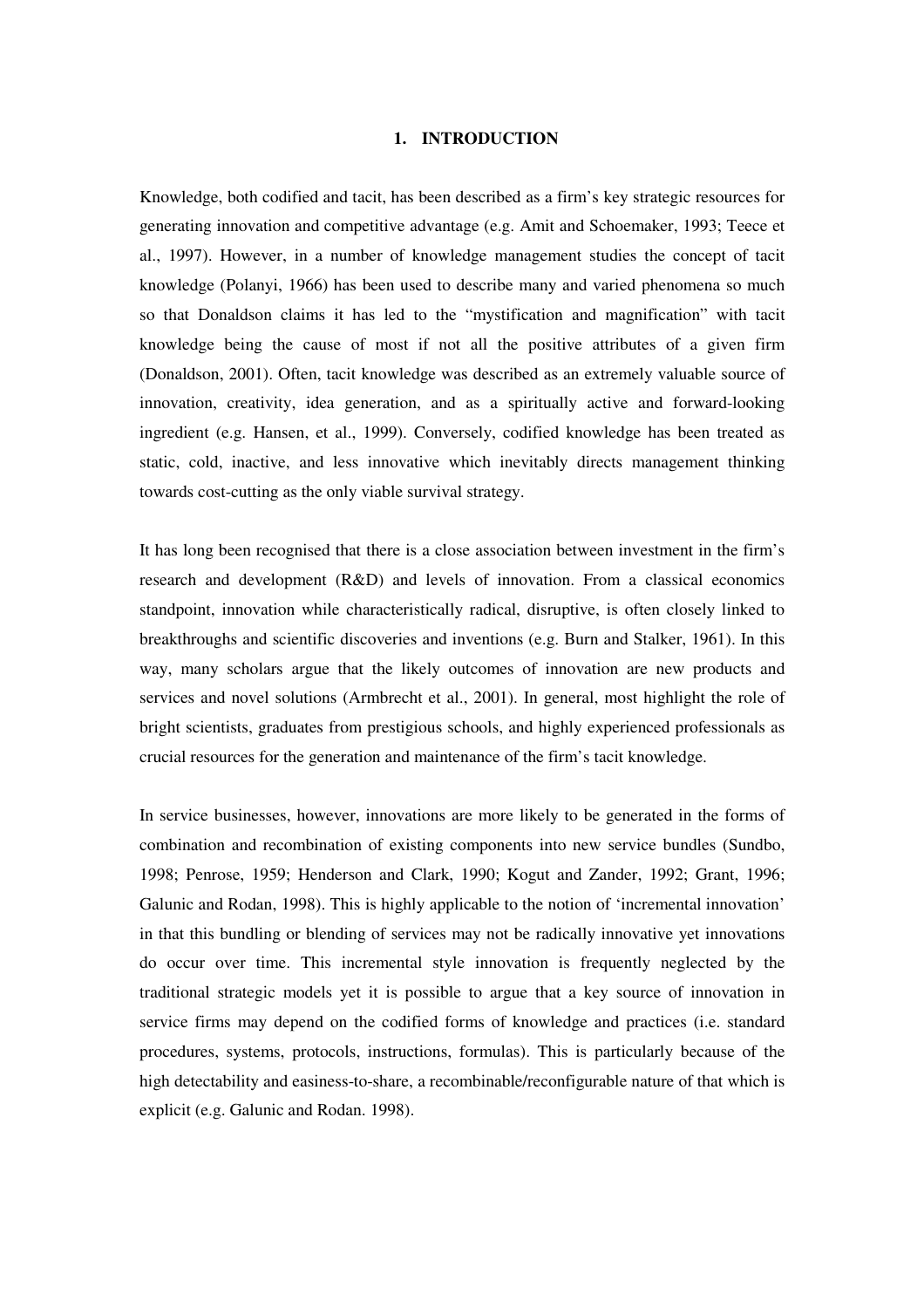Given the importance of knowledge resource in the service sector – especially the extent to which it has contributed to the growth of the knowledge-intensive service firms, this paper addresses the important role of codified knowledge and practices in the production of services offerings. First, the paper examined the current position of codified knowledge in existing knowledge management literature and argues why previous knowledge strategies are not suitable for studying knowledge management in knowledge-intensive service business. Second, based on resource-based view conceptual framework, the paper has contributed to the literature by emphasising the important role of codified knowledge in the production system. It also discusses for a more expansive definition of what constitutes basic knowledge components needed in the production system and its relationship with (re)combination of resources. Third, the paper proposes some hypotheses regarding the relationship between knowledge components in the production system and (re)combination practices. Then, research methods have been briefly discussed follows by the conclusion.

#### **2. THEORETICAL BACKGROUND**

# **Customer values, knowledge, and traditional strategies**

Traditionally, it was believed that customers judged the 'value' of a product (or service) on the basis of some combination of quality and price (Treacy and Wierseman, 1993). This suggests that firms will be able to compete in the marketplace based on Porter's (1985) two classical competitive strategies: differentiation or cost-leadership. By differentiation, scholars generally mean offering the market a superior quality and leading edge product or service that makes rival's goods obsolete. By cost-leadership, scholars usually mean a strategy of providing customers with reliable products and services at competitive prices. Many academics agree that Porter's competitive concept creates 'value' as a result of strategic reaction to environmental uncertainty: a low-cost strategy allows firms to earn profit during times of heavy competition; a differentiation strategy creates unique product features and strong brand-image and this leads to customer loyalty.

From this traditional view, a firm's value is created through a series of value-adding activities. This series of activities has been referred to as the 'value chain' model (Porter, 1985), which connects raw materials, inbound logistics, and production processes with outbound logistics, marketing, and sales. The common outputs of this value chain are physical products while the common resources are physical assets such as land, factory, machinery, labour, and capital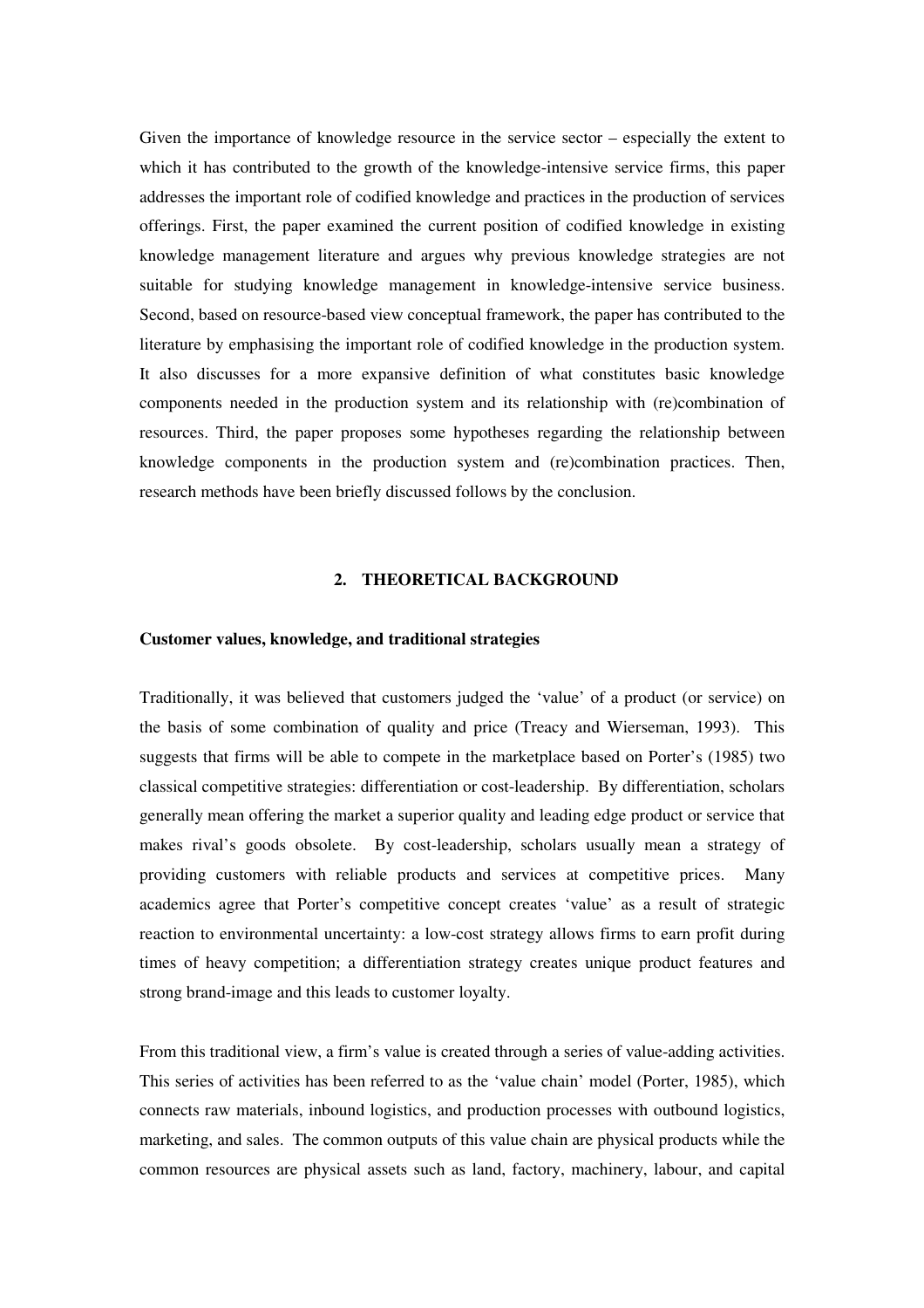(Rayport and Sviokla, 1999). In this value chain, some have observed that knowledge becomes totally invisible to customers (Normann and Ramirez 1994). According to this traditional view, marketing and research  $\&$  development (R&D) is less critical to organisational success compared to production and engineering (e.g. Taylor, 1913; Miles and Snow, 1978).

Therefore, during the 1980s a number of strategy studies advocated Porter's competitive model, which was heavily based on an industrial economic theory – for instance, Miles and Snow's (1978) concept of the (innovative) prospector, Miller and Friesen's (1982) entrepreneurial strategy, and Nelson and Winter's (1982) evolutionary economics. These studies emphasise the application of strategy in relation to the organisational externalities or, in other words, the industrial economic environment. Similar to Porter, these organisational strategists assumed that the success of knowledge strategies is primarily dependent on how well strategies can competitively and economically cope with the industrial environment – whether it is uncertain or stable.

#### **Existing knowledge management strategies framework**

Rather than offering a more critical and constructive model, recent knowledge management research, which primarily emerged in the 1990s, displayed a simple continuation of an industrial economic model. To name but a few, this includes the studies conducted by Sveiby (1997), Schulz and Jobe (1998), Poynder (1998), Hansen, et al. (1999), Mentzas, et al. (2001). Simply, most of the previous research in knowledge management has provided a clear picture of contrasting nature of knowledge management (KM) strategy following two different strands of industrial-based economic value models (see Table 1).

Strategic orientations such as cost leader, defender, conservator, information-focused, knowledge codifier, people-to-document locate on the same strand, emphasizing economic of reuse and efficiency, and reliability of products. A differentiator, prospector, entrepreneur, human-focused, person-centred, and personalization are on the other, focusing superior value creation and innovation. Table 1 presents the cluster of strategic characteristics found in literature in the 1980s and the 1990s. Each strand shares common characteristics, particularly in relation to the industrial-based economic value models that were again heavily influenced by different levels of environmental uncertainties; uncertainties resulted from the interplay between industrial players – suppliers, customers, competitors, and so on.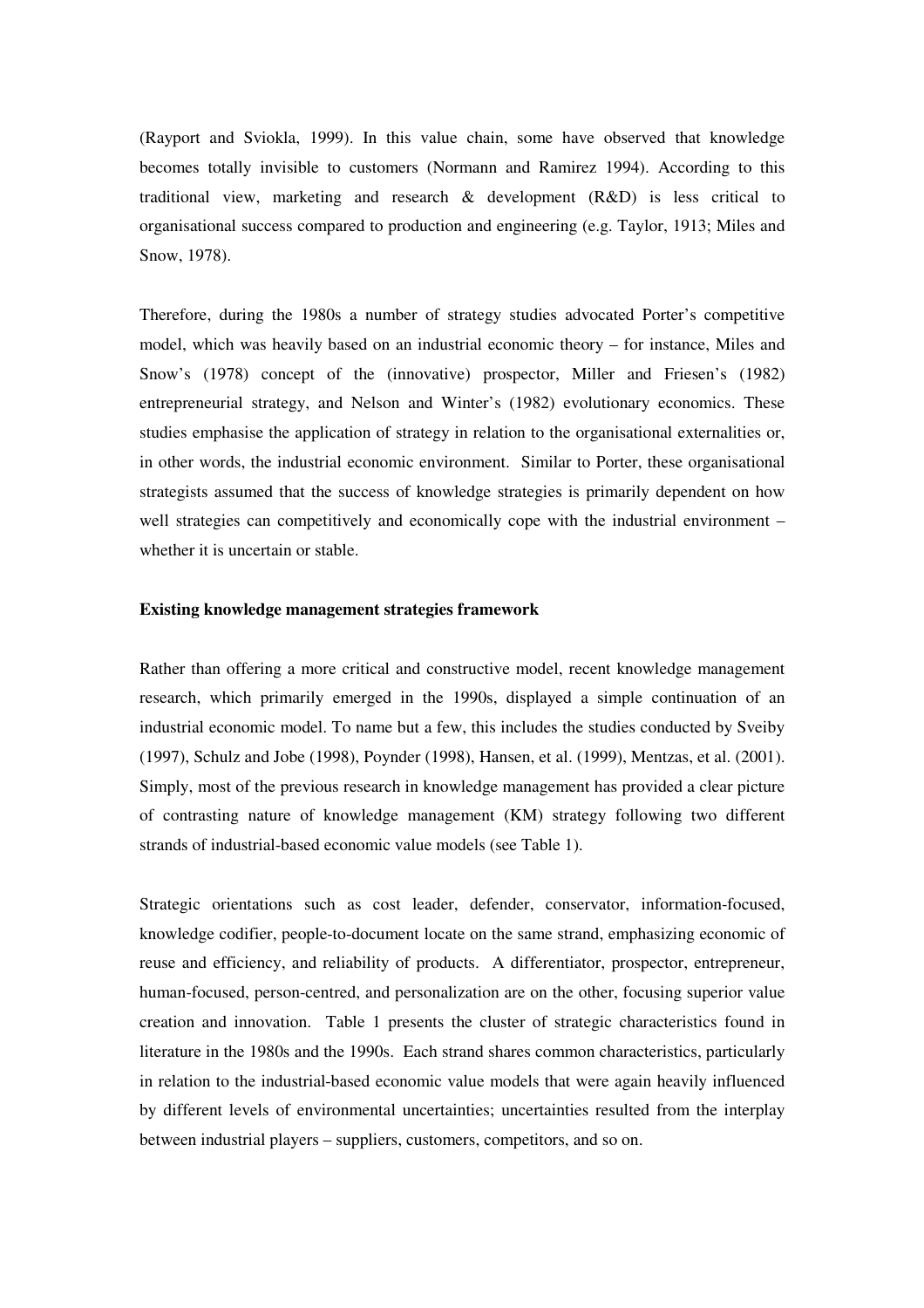There are implications that two strategies represent the different performance drivers: lowcost, efficiency, reliability strategies consider 'codified knowledge' as the main driver; differentiation, innovative, and value-added strategies particularly concentrate on managing 'tacit knowledge.' More importantly, since different strategies have different competitive advantages, strategy theorists suggested that for a firm to be successful, it has to implement only one predominant strategy that fits its circumstances. For example, cost leadership or differentiation, defender or prospector, information-focused or human-focused, codification or personalization. Hansen, et al. (1999) claimed that a firm that tries to excel at both approaches at the same time is at risk of failing in both. Porter (1985) believed that his competitive strategies are so robust that a firm has to be either a cost leader or a product differentiator, or otherwise a failure in the market.

#### **Problems with existing knowledge management studies**

It can be assumed that, since a number of knowledge studies were influenced by the tenets of classical economics, these studies did not move knowledge and strategy research forward. Knowledge is portrayed in these earlier studies as being easily divided into tacit and codified and that firms tended to manage one type of knowledge against the other. Two approaches are common in much of the literature: a romantic interpretation of the power of tacit knowledge and a view that knowledge is unique, difficult to imitate, difficult to substitute and difficult to transfer.

First, past studies are prone to over-use of the concept of 'tacit knowledge' labelling a wide variety of phenomena as evidence of tacit knowledge (Donaldson, 2001). Conversely, the notion of codified knowledge was over-simplified as the equivalent to information or even information technology, or computer-generated knowledge. In the bulk of this literature a clear preference for tacit over codified knowledge is evident (e.g. Barlett and Ghoshal,1997). Experiences, talents, skills, and expertises can be examples of knowledge that are highly tacit and ephemeral; a firm that boasts such an individual with such elusive talents on their payroll is to feel privileged. Thus tacit knowledge is elevated to great importance while codified knowledge remains the much poorer cousin of tacit knowledge. Codified forms of knowledge are described as passive, low-valued, and less innovative. In this way, there has been much exaggeration about the powers of tacit knowledge to the extent that it becomes practically equated with the ability to innovate, and be creative and pro-active. Donaldson (2001) believes that this overemphasizing of the positive properties of tacit knowledge is simply a romantic reaction against the trend to increasing Weberian formal rationality.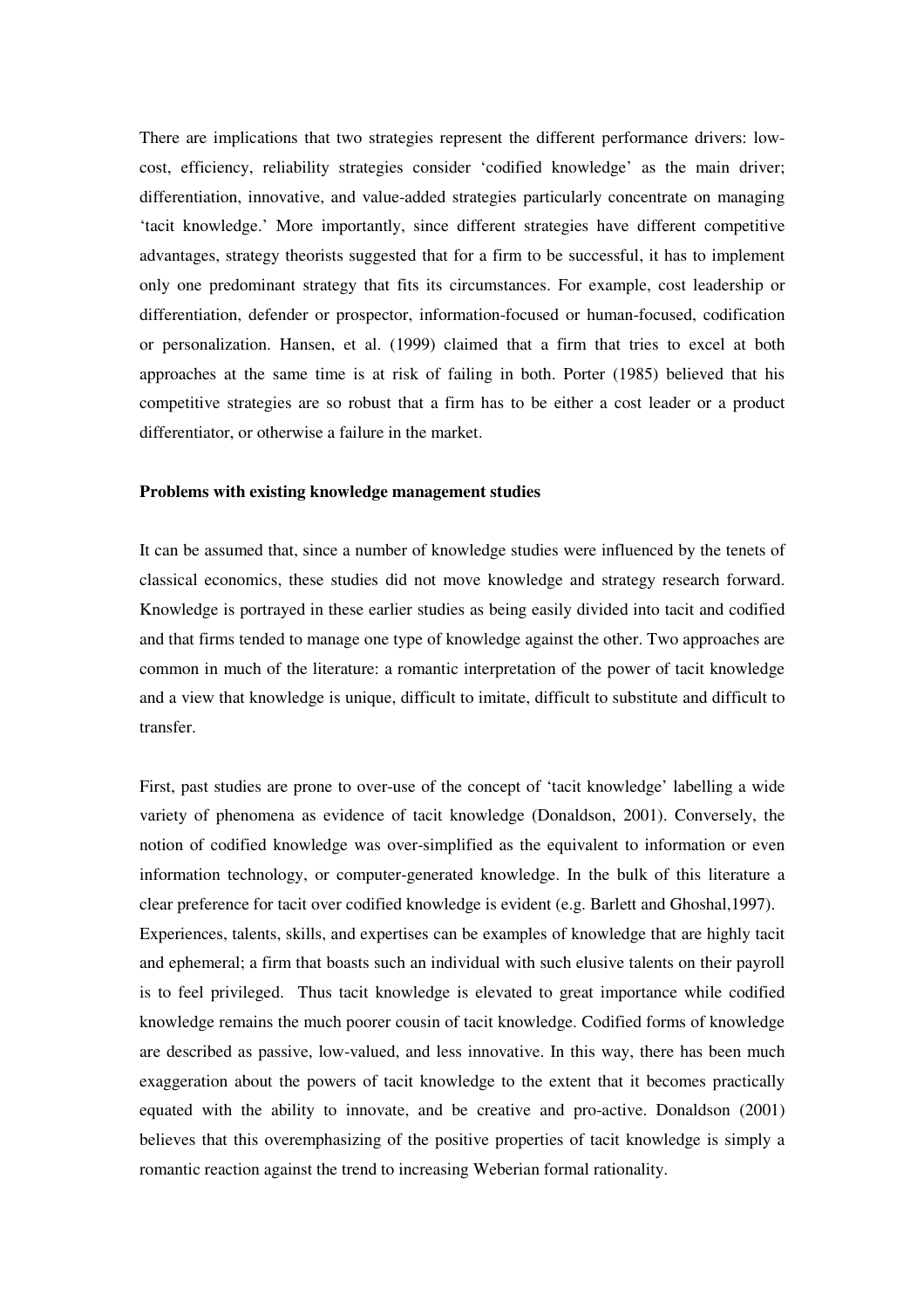Second, a number of knowledge-intensive studies that glorify tacit knowledge believe that such forms of knowledge possess sustainable competitive advantage qualities – unique, difficult to imitate, difficult to substitute and difficult to transfer (e.g. Barney, 1991). Hence, the access to this superior 'stock' of knowledge is crucial for competitive market positioning (e.g. Dierickx and Cool, 1989; Spender, 1996; Tsoukas, 1996; Morris, 2001). In contrast, codified forms of knowledge, without any of such qualities, become less favourable and are treated under the umbrella of information technology (IT) and not of the management. Consistent with its origins in the economics literature, this extreme perspective adopted a positivistic view of knowledge and treated tacit knowledge as an objectively definable commodity that can be traded or secured between individual units or firms (e.g. a headhunter) (Lowendahl, et al.,  $2001$ )<sup>1</sup>. Since other types of resources are more easily tradable in markets, compared to tacit knowledge they are a lot less likely to constitute sources of sustainable advantage (Amit and Schoemaker, 1993).

By integrating the ideas that tacit knowledge is difficult-to-be-imitated resource and that its development is against the old-style formalisation, past research provided the image of tacit knowledge as the source of innovativeness and value creation within the firm. At the same time, previous studies painted a picture where codified knowledge rarely drove innovation, which in effect neglected the fact that throughout history codified forms of knowledge have contributed significantly to the growth of scientific knowledge and human civilisation. The simplest form of codified knowledge is writing, of which has been proclaimed as the most exquisite intellectual accomplishment of human (Claiborne 1990). It is also the most important tool for human advancement, making it possible for each generation to build upon the work of the previous, to transmit knowledge from person to person, across cultures and time (Norman 2006). From 1632's Galileo's principle of relativity and 1904's Lorentz Contractions to become 1905's Einstein's Special Theory of Relativity is one of many examples of how the codified knowledge is evolved across time and places (Taylor & Wheeler 1992; van Helden 1999).

 $\overline{a}$ 

<sup>&</sup>lt;sup>1</sup> Within the resource-based view of the firm (RBV), Lowendahl, et al., (2001) offered that at least two different main streams of research are found: 1) research which emphasises the stock of knowledge – a more traditional view largely influenced by its industrial economic-based origin; and, 2) research which emphasises the way the knowledge is applied in value creation processes.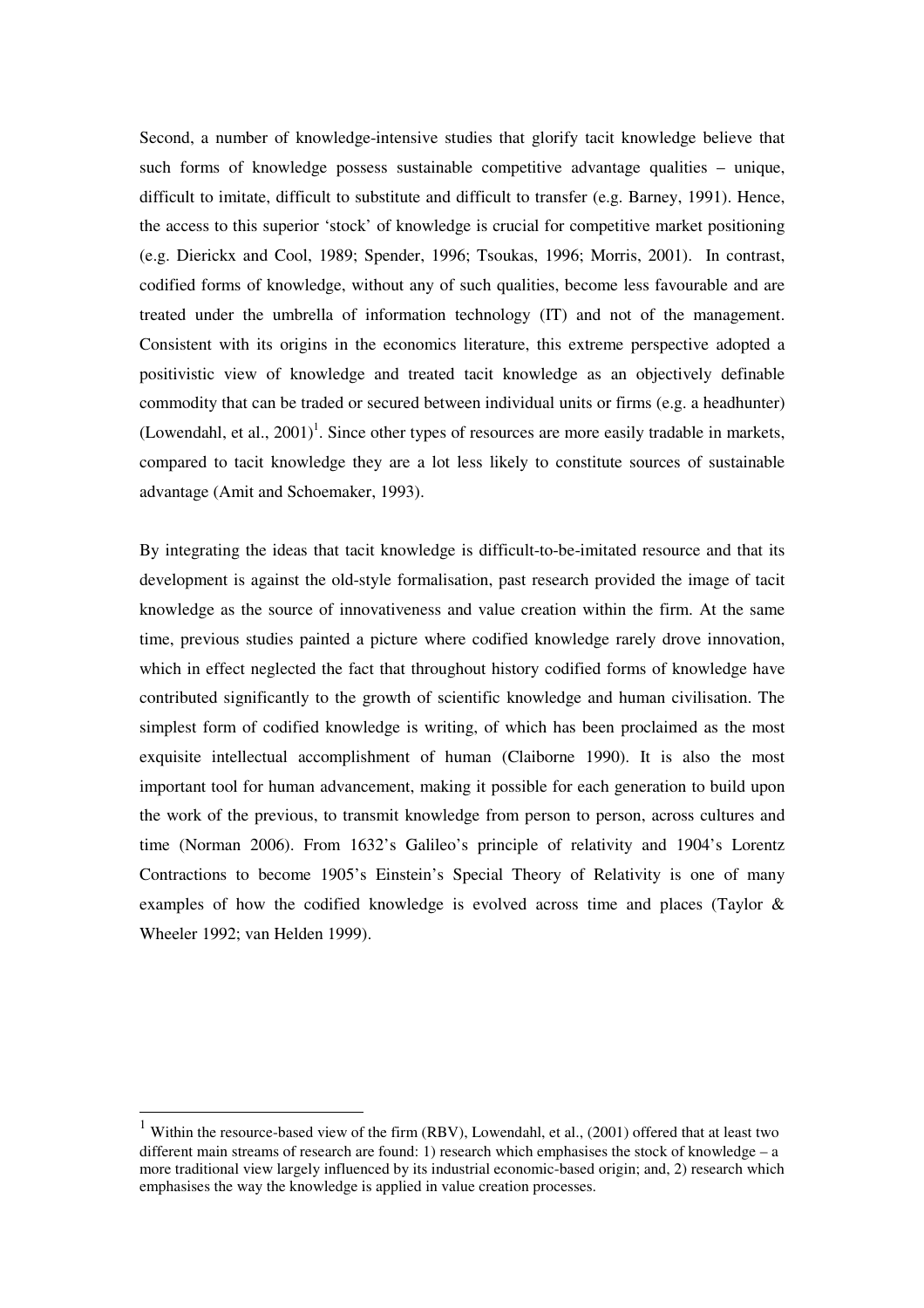| <b>Authors</b>          | 1. Economic model: low-cost & reliable KM                                     | 2. Economic model: innovativeness, superior & value-added KM                                 |
|-------------------------|-------------------------------------------------------------------------------|----------------------------------------------------------------------------------------------|
| <b>Hall</b> (1993)      | <b>People Independent</b>                                                     | <b>People Dependent</b>                                                                      |
| Porter (1987)           | Cost leadership strategy: cutting costs, emphasising efficiency, and          | Product differentiation strategy: high R&D investment, offering leading-edge product         |
|                         | offering competitive price for products and services                          | and services with premium price, and maintaining customer loyalty                            |
| Miller & Friesen        | Conservative strategy: hesitant to be future-oriented                         | Entrepreneurial strategy: more aggressive and forward-looking in the market                  |
| (1982)                  |                                                                               |                                                                                              |
| <b>Miles &amp; Snow</b> | Defender strategy: emphasising problem-solving (corrective),                  | <b>Prospector strategy:</b> problem-seeking (prevention) and encouraging innovations through |
| (1982)                  | reacting to environment, and inhibiting new product development               | decentralization for coordination and flexible organisational structure                      |
| Bartlett &              |                                                                               | Person-centered strategy: knowledge and individual cannot be separated from each other.      |
| <b>Ghoshal</b> (1997)   | N/A                                                                           |                                                                                              |
| <b>Sveiby (1997)</b>    | Information-focused strategy: low degree of customisation,                    | Knowledge-focused strategy: high degree of customisation, knowledge sold as process          |
|                         | knowledge sold as objectives, increasing return from efficiency, high         | and increasing returns from effectiveness, high investment in people/medium in IT, and       |
|                         | investment in IT, and people are seen as cost                                 | people are seen as revenue                                                                   |
| <b>Poynder (1998)</b>   | Information technology-focused strategy: networks of computer                 | Human-focussed strategy: focusing organisational culture                                     |
|                         | and GroupWare are the keys of a successful organisation                       |                                                                                              |
| Schulz & Jobe           | Codified strategy: codifying, storing, and making knowledge                   | Tacitness strategy: maintaining knowledge in the tacit format makes it rare and inimitable   |
| (1998)                  | explicit is the most important task as knowledge can be reused and            | - or value-added, emphasizing on sharing through social interaction (tacit-to-tacit)         |
|                         | reliable                                                                      |                                                                                              |
| Mentzas, et al.         | Product-focused strategy: knowledge is documented: their creation,            | Process-focused strategy: knowledge is a social process. It emphasises the importance of     |
| (2001)                  | storage and reuse in computer-based corporate memories. The                   | tacit knowledge that exist in people, or networks of people, that collaborate and socialize  |
|                         | strategy treats knowledge as "it" which is an entity separate from the        | within or even outside the business environment. The underlying strategy here is to          |
|                         | people who create and use it.                                                 | facilitate connections between those people who possess and those who need knowledge.        |
| Hansen, et al.          | Codification strategy or people-to-document strategy: a firm will             | Personalisation strategy or person-to-person approach: this strategy allows firm to          |
| (1999)                  | benefit from <i>efficient</i> reuse of knowledge. It focuses on codifying and | benefit from <i>effective</i> person-to-person knowledge sharing and high degree of          |
|                         | storing knowledge in database. Employees will search the electronic           | customisation. It focuses on deep and rich knowledge that is tied to the person who          |
|                         | knowledge repository for relevant knowledge and previously                    | developed it.                                                                                |
|                         | developed solution without spending time tracking down and talking            |                                                                                              |
|                         | with people.                                                                  |                                                                                              |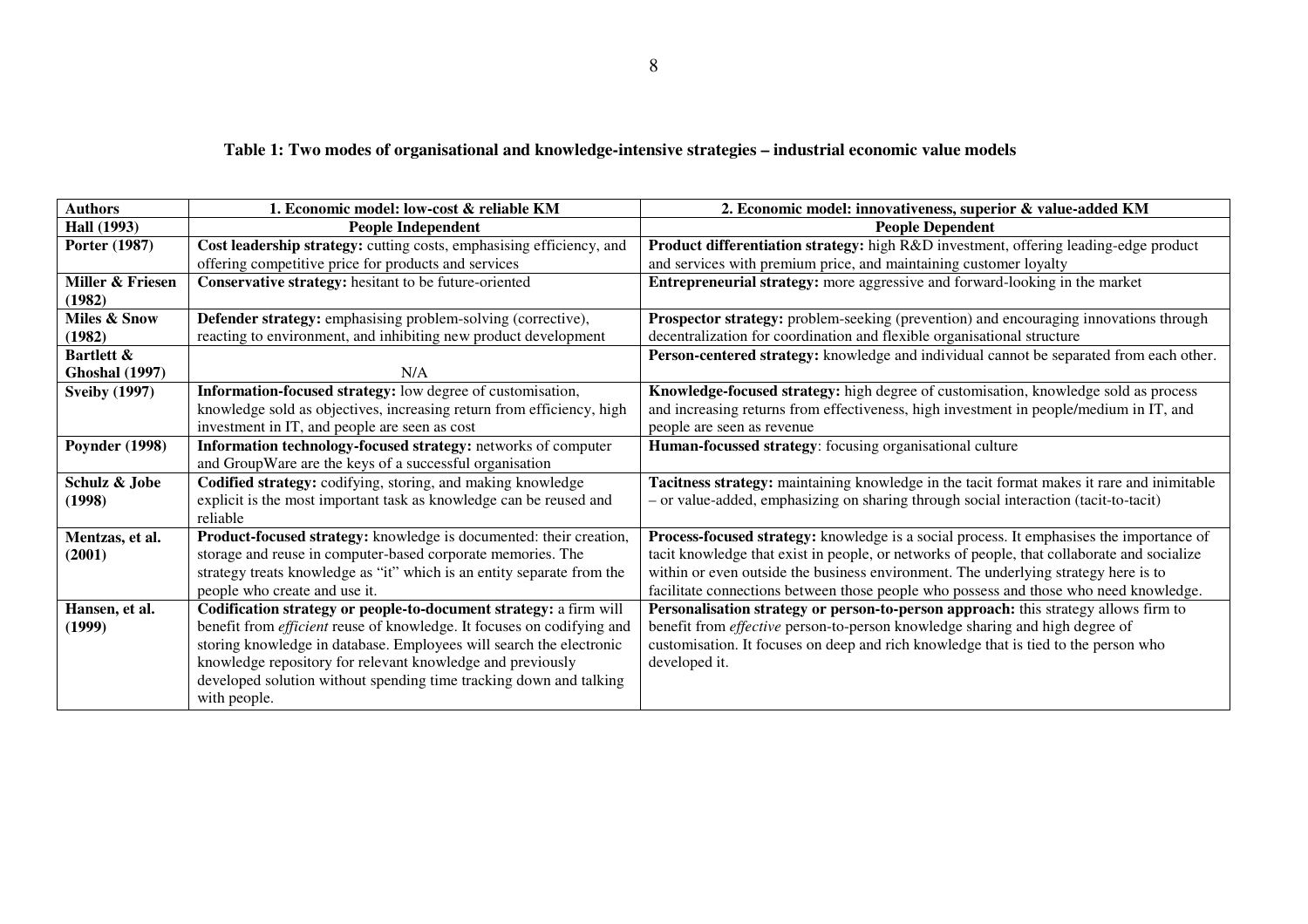# **3. KNOWLEDGE IN THE PRODUCTION OF SERVICES**

#### **Resource based view (RBV) of the firm and the service value**

While classical competitive strategies are based on external economic environments, other strategy theorists offered that organisational competitive advantages could come from within the firm – no matter what type of an external environment a firm was situated in. From this idea, the resource-based view of the firm (RBV) emerged in the mid-1980s, following by the knowledge-based view (KBV) concepts (e.g. Rumelt, 1984; Wenerfelt, 1984; Barney, 1991; Amit and Shoemaker, 1993). This generated substantial interest in the role of internal knowledge resources, especially the firm's capability, in development of competitive advantages. One of the main arguments from RBV and KBV literature is that 'practical knowledge', or 'know-how', is the main potential source of innovation and value creation (e.g. Leonard-Barton, 1995; Leonard and Sensiper, 1998; Teece, 1998). By applying service know-how creatively, service organisations can generate customer intangible value, or 'service value', extending from the traditional manufacturing value models which primary focus on either 'differentiation' or 'low cost'.

The notion of 'service value' can be portrayed under various concepts, for instance, 'customer intimacy' (Treacy and Wiersema, 1993; Treacy and Wiersema, 1995), 'customer relationship', relational resources (Gabarro, 1978; Galuti, 1995), relational capital (Sveiby, 1997), or even the notion of social capital (Tsai and Ghoshal, 1998). Organisations that emphasise these customer-oriented strategies heavily invest on developing a close relationship with their customers. While service value can come in various forms such as convenience of purchase, after-sales service, and reliability, one of the most well-known approaches is 'customisation of service solutions'. This is a process where service providers combine and recombine service components to create customised offerings in an attempt to meet what customers have requested.

#### **Codified forms of service production**

Hence, according to RVB and service value concept, it is not mainly the 'quality of stock' of resources that give the service firm a business advantage, but rather the firm's 'ability to produce services' through which the firm's knowledge resources or components are (re)combined to create service values. Although it may involve with some forms of tacit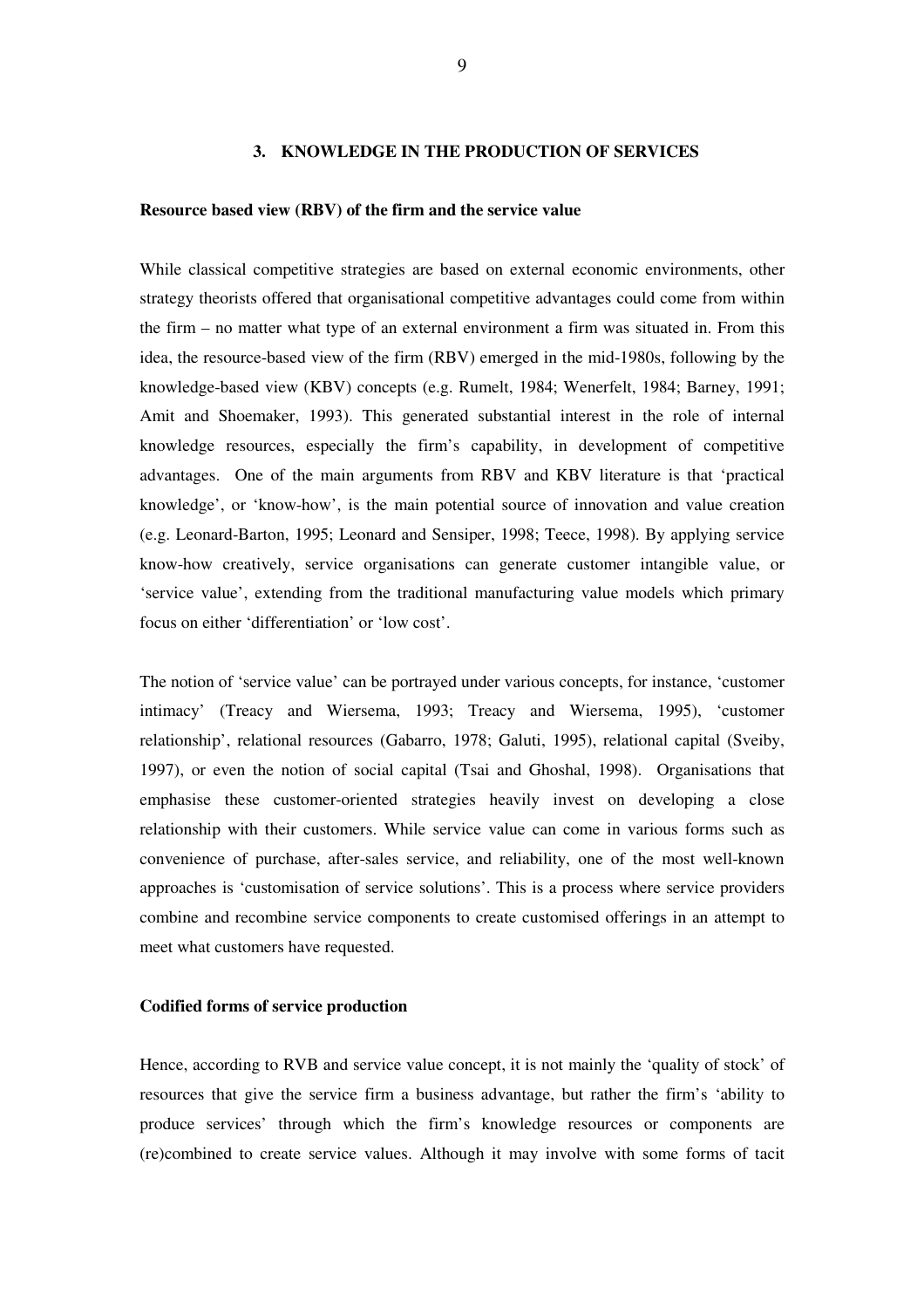knowledge, such as skills and experiences of individuals, ability to produce (or production know-how) is likely to be codified at the firm level; it primarily involves the information, formula, or recipe about performance of specific solutions to problems that may or will recur in the future (Ferdows 2006; Lee & Van den Steen 2007). Codified forms of service production may include, for example, the firm-wide practices, procedures, systems, or protocols about how various knowledge components are successfully related that can result in different forms of (re)combinations (see Figure 1). Over time, while individuals who are working in the production systems and their personal skills are easily subject to changes and can be unstable, like moving to another unit or resigning from the company, codified production systems are a lot more robust.

The concept of knowledge in service production is consistent with Kogat and Zander's (1996, p. 503) which suggests the firm is 'a social community specialising in the speed and efficiency in the process of creation and transfer of knowledge.' From this perspective, the practices directly involve the approaches in which the more tangible input resources, such as people, machinery, financial capital, are manipulated and transformed to add value (Teece et al., 1997, p. 509).

# **Knowledge resource (re)combinations**

Within a service environment, 'innovation' is understood to mean delivering service to customers in a different way by using different service strategies, resources and materials. From this point, the more pragmatic view of innovation in service firms arrives. Innovation is thus no longer about radical, relatively large outcomes and visible things like a new product, but much more about incremental, adjustment, and continuous improvement. Galunic and Rodan (1998) use the term 'resource recombination' to explain this possible source of this innovation and value creation; Penrose (1959, p. 25) also pointed:

 "…exactly the same resource when used for *different purposes or in different ways and in combination with different types or amounts of other resources* provides a different service or ser of services."

The studies by Schumpeter (1934), in particular, emphasizes this source of innovation:

"To produce means to combine materials and forces within our reach…to produce other things…means to combine these materials and forces differently." (1934, p. 65)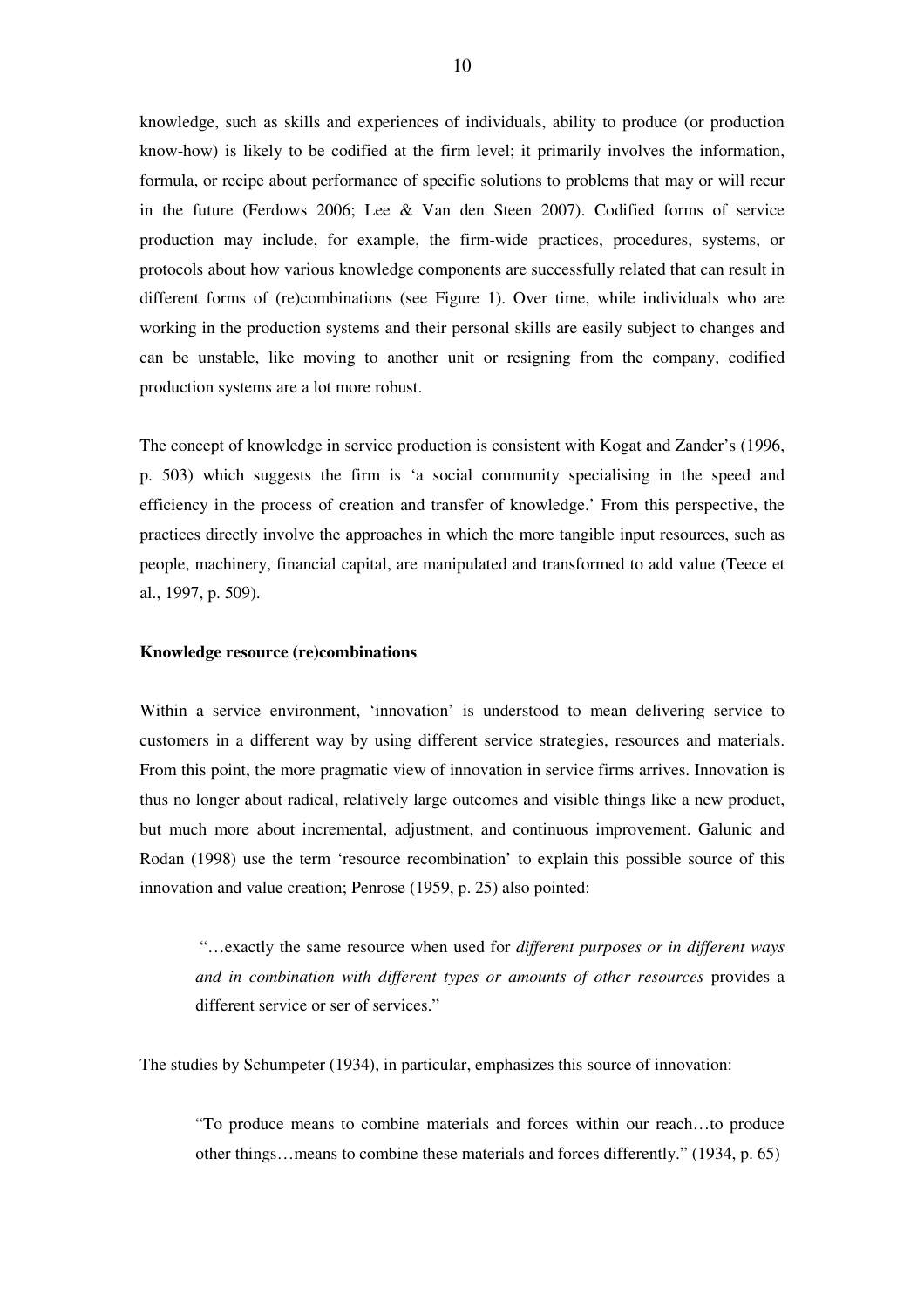By this, Schumpeter was saying that sometimes innovation 'consists to a substantial extent of a *recombination* of conceptual and physical materials that were previously in existence' (Nelson and Winter, 1982, p. 30). Similarly, Grant (1996) supported that the purpose of the firm is in integrating, bringing together diverse basic inputs and specialised areas of knowledge and bundling them to perform a productive task. Hence, a firm is full of such 'clusters' of input (machinery, computer, systems, infrastructure) and knowledge-based resources. Such clusters of resources are consistent with what many have referred to as 'capabilities or competencies of the firm' (e.g., Prahalad and Hamel, 1990; Leonard-Barton, 1992; Barney and Zajac, 1994; Teece, et al., 1997).

#### **4. HYPOTHESES**

According to Penrose (1959) and Schumpeter (1934), (re)combination practices are the result of the way firm's production systems organise its knowledge resource components via combining and recombining of those components. As described in the previous section, knowledge to combine and recombine can be called "production know-how" or "production system" which is the way different knowledge resources are practised to create the customer solutions in service firms.

According to model that focuses on the relationship between technical and applied knowledge in the production of packaged solutions – a model I refer to as "the production system model", different forms of (re)combination are the result of different relationship between two knowledge components – functional (core knowledge) and integrative knowledge (e.g. Henderson and Clark, 1990; Iansiti and Clark, 1994; Verona, 1999).

According to knowledge in the production system model, existing knowledge resource can be made up of functional and integrative parts. The former involves a deep technical knowledge or what Henderson and Clark (1990) have called 'component knowledge' or 'core knowledge' (Helfat and Raubitschek, 2000). In service businesses, such knowledge ingredients can be seen in the forms of technical expertise. The latter acts as an adhesive ingredient by blending the different functional competencies developed by the firm. Different terms are used to define integrative knowledge (e.g. Cohen and Levinthal, 1990; Grant, 1996; Henderson and Clark, 1990; Kogut and Zander, 1992) such as 'architectural knowledge' (Henderson and Clark, 1990), 'applied knowledge', or 'core design concept' in product development literature (Abernathy and Clark, 1985), which basically is knowledge about understanding overall products and services. According to Cohen and Levinthal (1990), both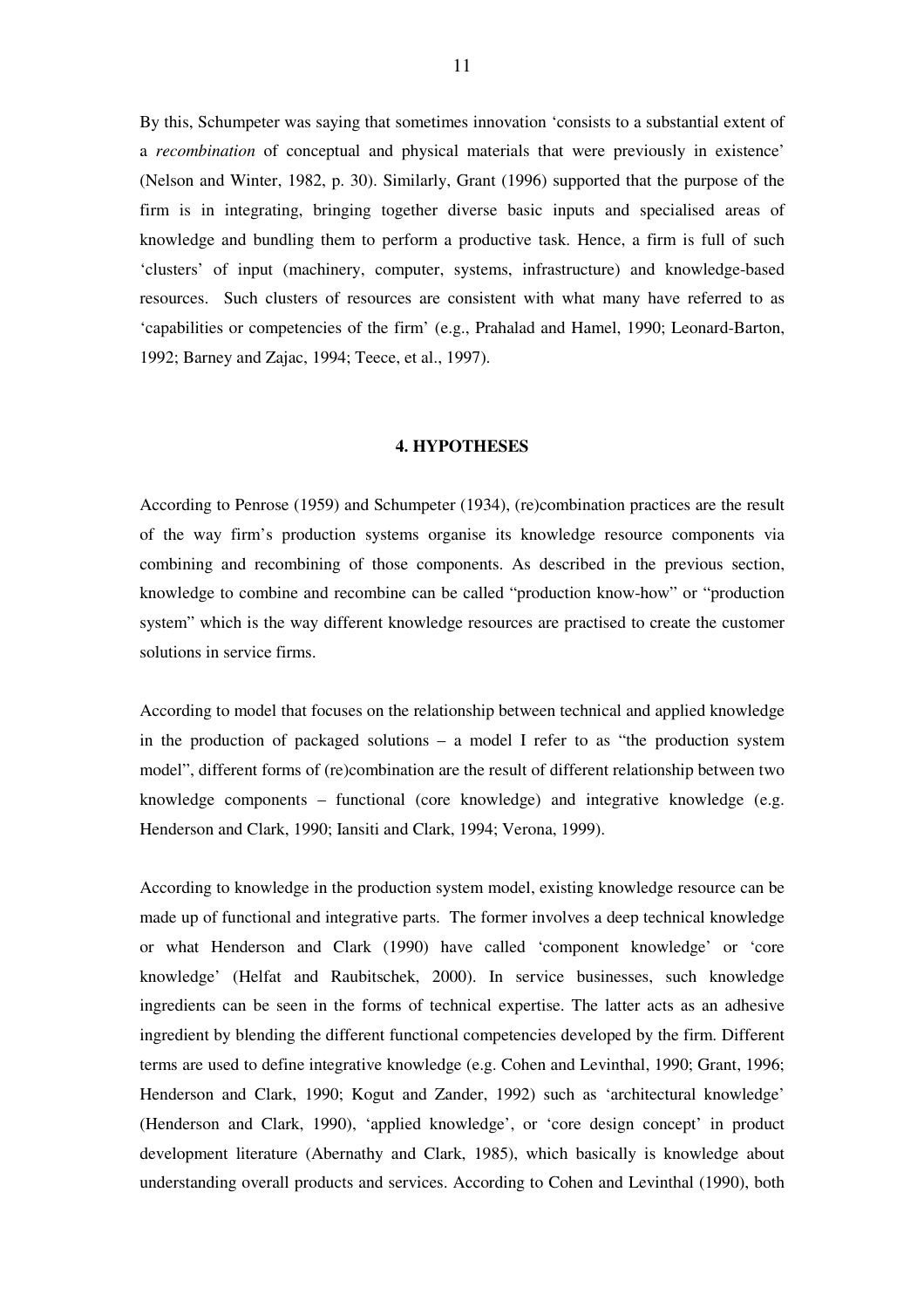integrative knowledge and functional knowledge are highly significant because they are necessary ingredients for transformation and exploitation of existing knowledge resources, in other words, for making a 'realised' knowledge capacity (e.g. Zahra and George, 2002). Hence, it can be said that there is the relationship between system knowledge (technical and integrative knowledge) and its likelihood of (re)combination of resources (Figure 1) and:

*Hypothesis 1: The knowledge in the production system model of the firm will be positively related to the extent of (re)combination practices of knowledge intensive resources* 

*Hypothesis 1A: The functional knowledge resources within the production system will be positively related to the extent of (re)combination practices of knowledge intensive resources* 

*Hypothesis 1B: The integrative knowledge resources within the production system will be positively related to the extent of (re)combination practices of knowledge intensive resources* 

# **Figure 1: Relationship between the knowledge in production system and (re)combination of knowledge resources**



# **Integration factors: trust, shared cognition, and mutual benefit**

To exploit knowledge in service businesses, firms need to share relevant knowledge among its members in order to promote mutual understanding and comprehension. The key problem of knowledge (re)combination practices comes from the fact that integrative elements and functional elements are highly different in many ways, such as context, content, etc. This can also result in the discrepancies between perceived importance of each type of knowledge by people who hold or are responsible for those knowledge areas. This paper argues that reconciliations of these differences are likely to help promote more efficient and value generating integration and recombination practices. The successful recombination is thus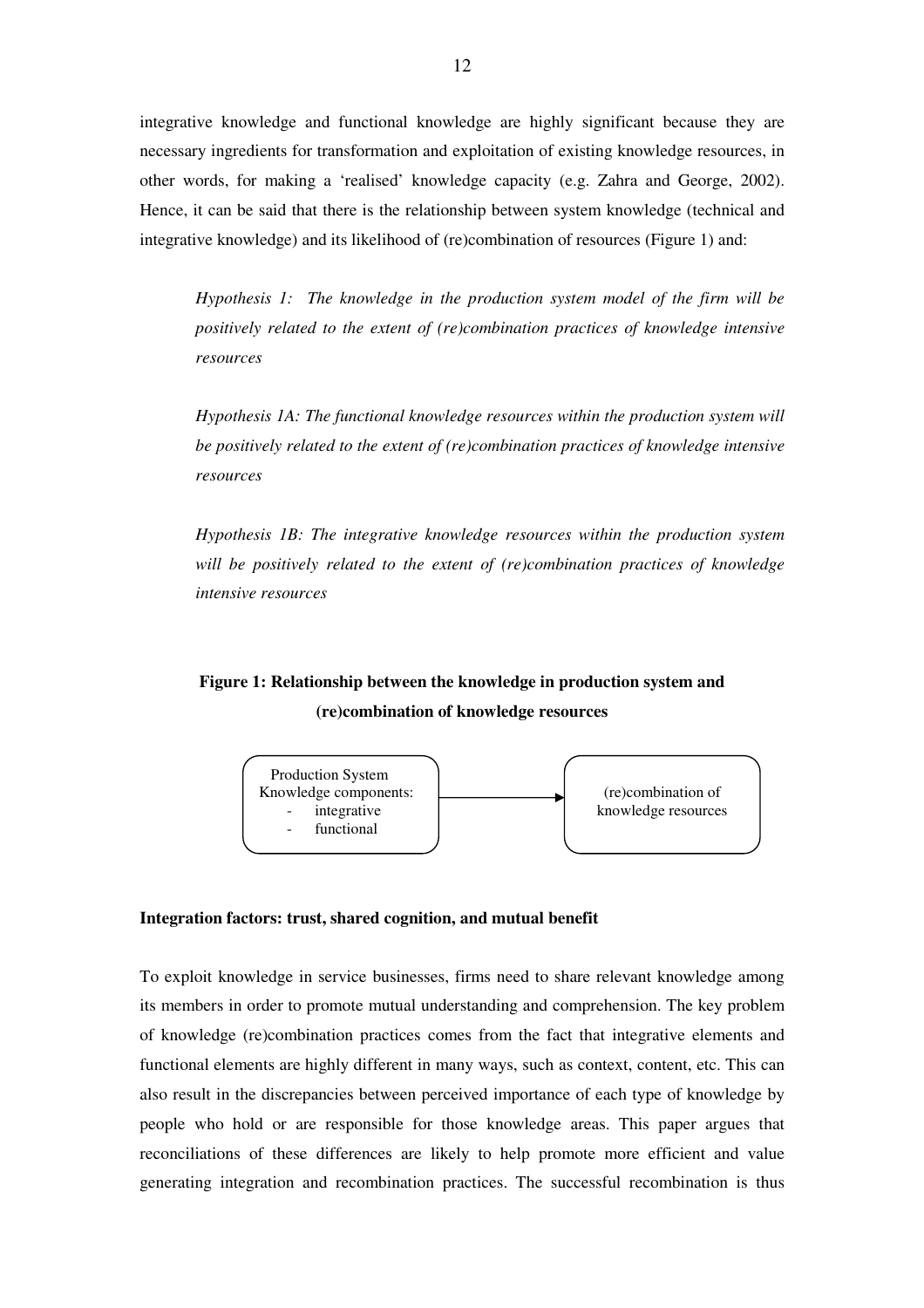arguably strongly dependent on the relationship between integration and functional knowledge components. Strong integration factors such as shared cognition, trust, mutual benefits between people who are in charge of integrative knowledge and people who are responsible for functional knowledge are expected to deliver better recombination practices. Hence, degree of trust, shared mentality, and availability of mutual benefits are forms of social integration (Zahra and George, 2002) that can promote or prohibit the recombination of various knowledge resources. Therefore:

*Hypothesis 2: The social integration factors, such as shared mentality, availability of mutual benefits, and degree of trust within the team will moderate the relationship between knowledge resources in production system and (re)combination practices* 

Figure 2: Relationship between system knowledge, (re)combination of knowledge resources, and social integration factors



# **5. RESEARCH STRATEGIES**

Given the limited theory and empirical research on this topic, this study will use an inductive, multiple-case design to examine the knowledge production system during the creation of customer solutions of the firms. This methodology will allow a replication logic, in which a series of case studies are treated as a series of experiments, with each case serving to confirm or disconfirm the inferences from the others (Yin 1989). In addition, the study will focus on multiple levels of analysis: individuals who involve during the production of service, service/project teams, and business units within corporation. While complex, this design will facilitate a richer and more reliable process of inductive theory building than a single-level design (Yin, 1989).

As is in typical inductive research, I will analyse the data by first building individual case studies and then comparing within and across cases to construct a conceptual framework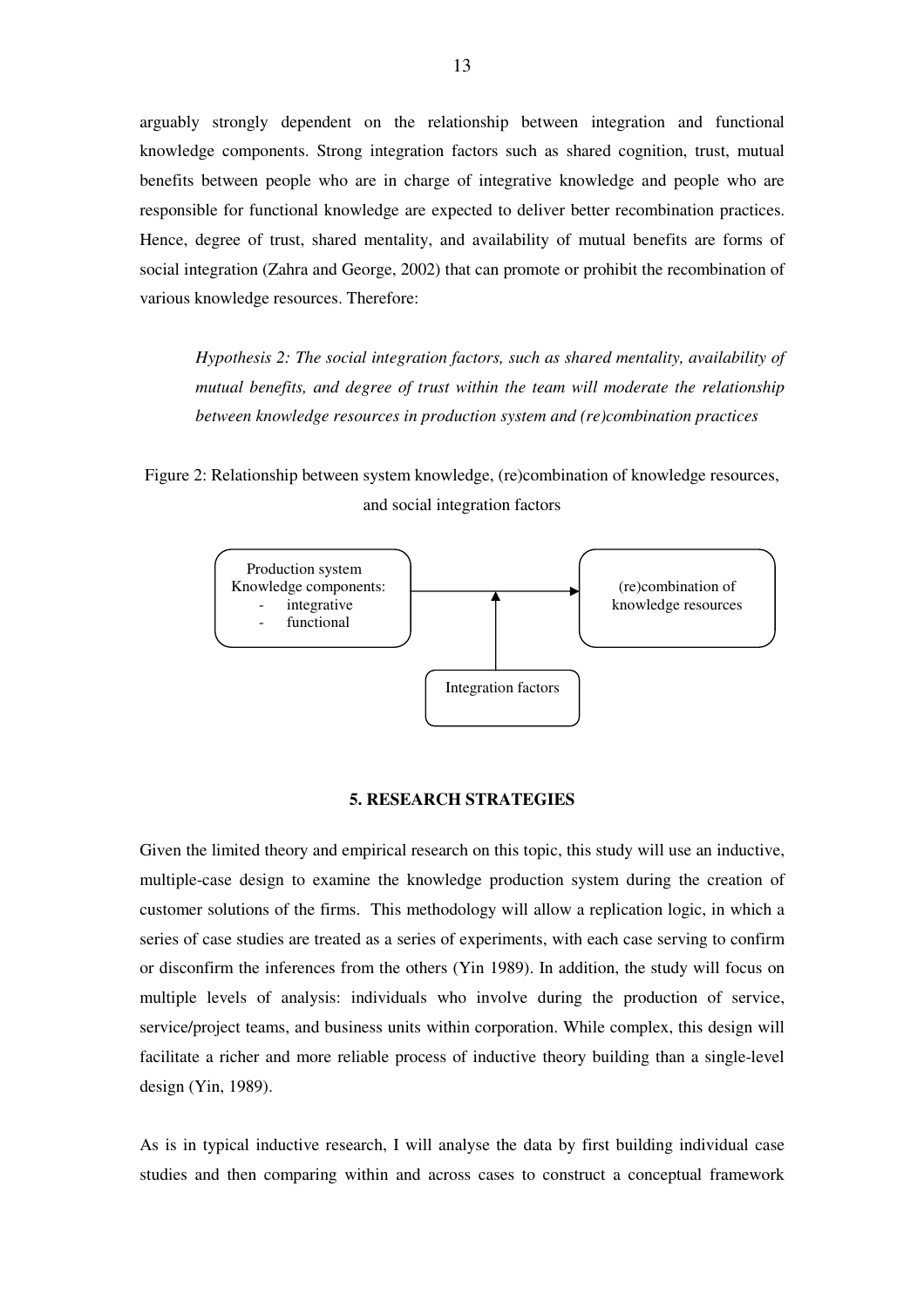(Eisenhardt, 1981). Upon completion of all the interviews for a particular team and firm, the interview summaries and transcripts, along with the supplementary data, will be synthesised into a case study that includes different recombination styles that are explored in each team and company. Each case study began with the background of the firm, its business model, its organizational structures and the product/market contexts in which it competes. This was followed by a description of the organizational arrangement, internal environment, and relationship between project managers and team members. Finally, detailed stories of the types of recombination are developed.

The cases will be used for two types of analysis: within-case and cross-case analysis (Miles  $\&$ Huberman, 1984). Within-case analysis focuses on describing events experienced during the service solution production among teams, and then developing generalisable constructs (recombination and the relationships between knowledge components). Cross-case analysis looks for the presence of such constructs and relationships among constructs across multiple cases and examined whether similar themes emerged in multiple settings (Eisenhardt, 1989c: Miles and Huberman, 1984). I will further compare successive cases for similarities and differences to develop the emerging constructs.

Within each project team, first, the degree of involvement and roles of integrative knowledge resources, such as project managers, team managers, or senior managers will be examined in relation to the degree of involvement and roles of technical knowledge resources, such as technical staff and consultants. Various relationships between two different types of knowledge resources are expected to result in different forms of (re)combination which expected to achieve different added values. Then, different styles of resources (re)combination during the production of customer solutions will be examined to define the relationship, or lack of it, with the knowledge resources and production systems. (Re)combination practices are defined as a combination and recombination of different available resources that can generate the firm's value-added via various forms: a new combination (to create novel solutions), (re)combination via sharing related resources (to save the costs and create economies of scope), (re)combination via reusing existing same resources (to create economies of scales), and any mixing of such approaches.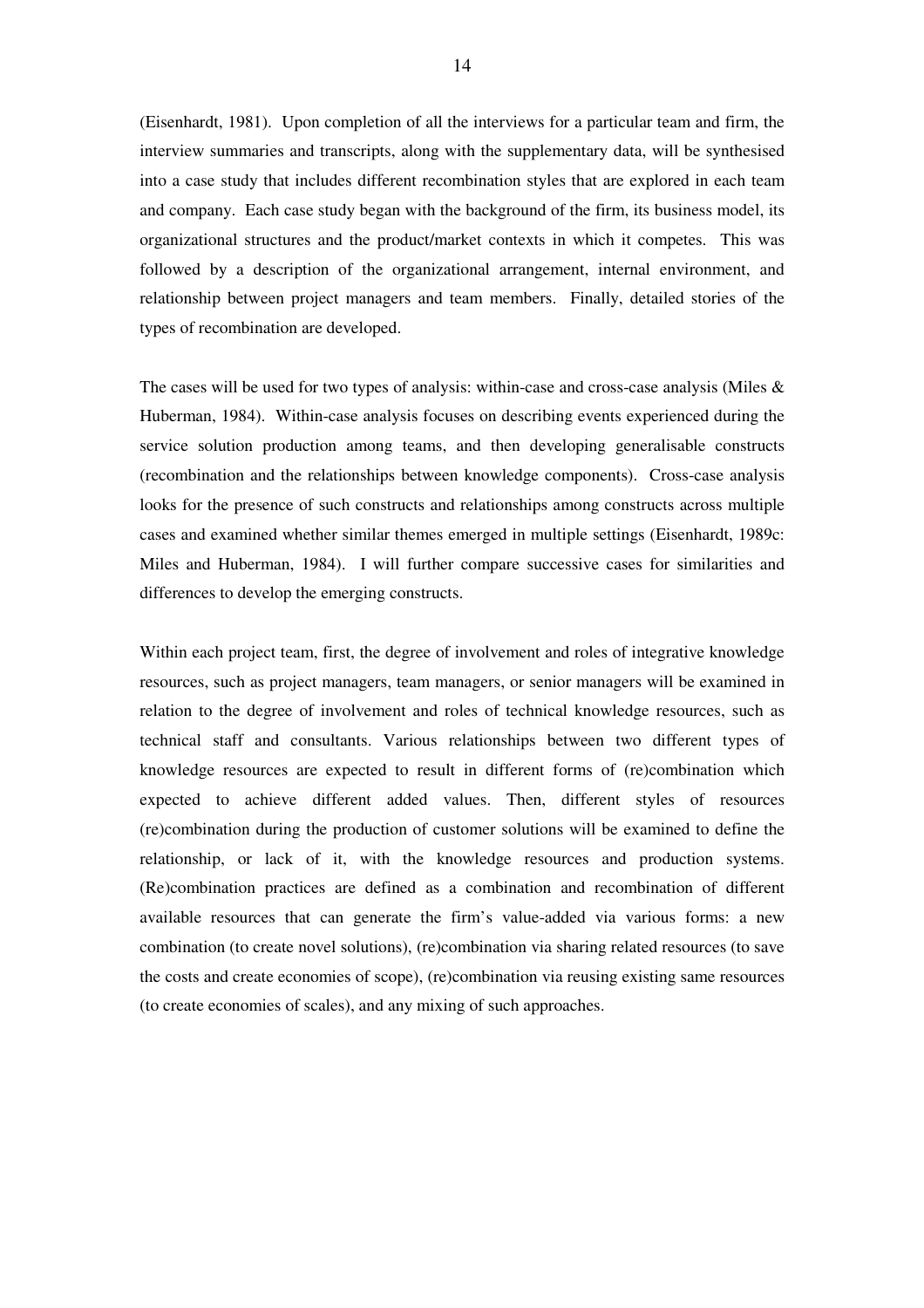#### **6. CONCLUSION**

Focusing on the resource recombination within service firms, the paper proffers some hypotheses relating to the nature of knowledge and (re)combination of resources within service firms. These hypotheses seek to guide management in what are some key impediments or issues to consider when attempt to secure innovative outcomes. They should also help strategic management scholars to build better frameworks and models to assist managers to implement or further operationalise knowledge management in the service business.

#### **Reference**

- Allen, T.J., Tushman, M.L. et al. (1979). Technology transfer as a function of position in the spectrum from research through development to technical services*. Academy of Management Review*, 22 (4), 694-708.
- Amit, R. and Schoemaker, P.J.H. (1993). Strategic assets and organizational rent. *Strategic Management Journal*, 30, 997-1016.
- Armbrecht, F. M., Chapas, R. B. et al. (2001). Knowledge management in research and development. *Research Technology Management*, 44 (4), 28-48.
- Barlett, C. A., & Ghoshal, S. (1997). The myth of the generic manager: New personal competencies for new management roles. *California Management Review, Fall*
- Barney, J. B. (1991). Firm resources and sustained competitive advantage. *Journal of Management*, 17, 99-120.
- Barney, J. B. and Zajac, E. J. (1994). Competitive organizational behavior: Toward an organizationally-based theory of competitive advantage. *Strategic Management Journal.* 15, 5-9.

Burn, L. R., & Stalker, G. M. (1961). *The management of innovation*. London: Tavistock.

Claiborne, R. 1990, *Reading the past*, University of California Press/British Musuem.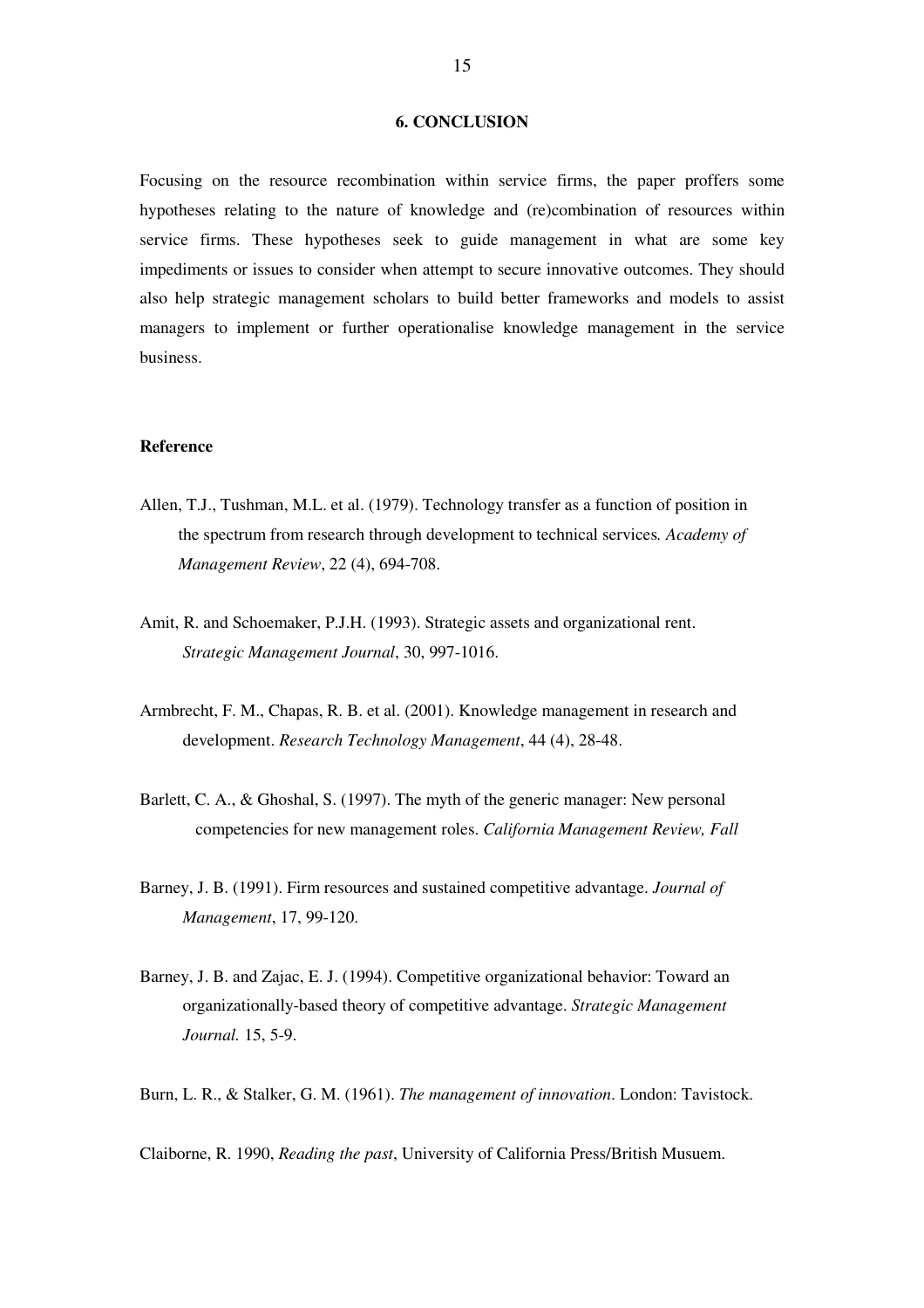- Danaldson, L. (2001). Reflection on knowledge and knowledge-intensive firms. *Human Relations*, Jul, 54 (7).
- Davenport, T. H. and Prusak, L. (2000). *Working knowledge: how organizations manage what they know*. Harvard Business School Press: Boston.
- Dierickx, I. and Cool, K. (1989). Asset stock accumulation and sustainability of competitive advantage. *Management Science*, 35 (12), 1504-11.

Eisenhardt, K. (1989) 'Building theories from case study research', *Academy of Management Review*, vol. 14, no. 4.

Hall, R. (1993). A framework linking intangible resources and capabilities to sustainable competitive advantage. *Strategic Management Journal*, 14 (8).

- Handerson, R. and Cockburn, I. (1994). Measuring competence? Exploring firm effects in pharmaceutical research. *Strategic Management Journal*, Winter special issue, 15, 63-84.
- Hannan, M. T. and Freeman, J. (1977). The population ecology of organizations. *American Journal of Sociology*, 82 (5), 929-63.
- Hansen, M. T., Nohria, N., & Tierney, T. (1999). What's your strategy for managing knowledge? *Harvard Business Review, March-April*, 106-109.
- Henderson, R. and Clark, K. (1990). Architect innovation: the reconfiguration of existing product technologies and the failure of established firms. *Administrative Science Quarterly*, 35, 9-30.
- Galunic, C. D. and Rodan, S. (1998). Resource recombinations in the firm: knowledge structures and the potential for Schumpeterian innovation. *Strategic Management Journal*, 19 (12).
- Galuti, R. (1995). Does familiarity breed trust? The implications of repeated ties for contractual choice in alliances. *Academy of Management Journal*, 38, 85-112.

Garbarro, J. (1978). The development of trust, influences, and expectations. In A. G.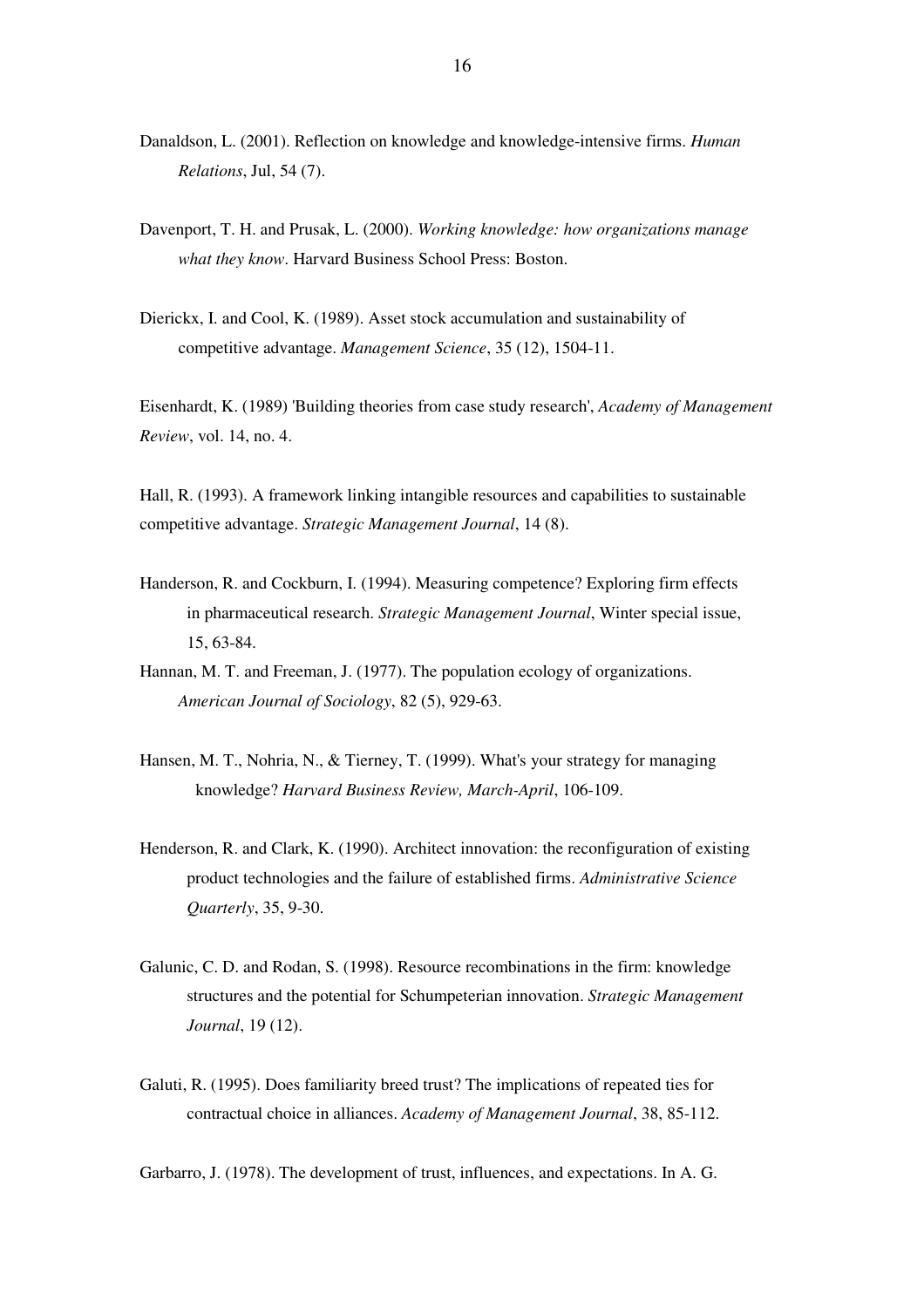Athos & J. J. Gabarro (eds.), *Interpersonal behaviour: communication and understanding in relationships*. Prentice-Hall: Eaglewood Cliffs, NJ.

- Grant, R. M. (1996). Toward a knowledge-based theory of the firm. *Strategic Management Journal*, Winter special issue, 17, 109-22.
- Kogut, B. and Zander, U. (1992). Knowledge of the firm, combinative capabilities, and the replication of technology. *Organization Science*, 3 (3), 383-97.
- Leonard, D. and Sensiper, S. (1998). The role of tacit knowledge in group innovation. *California Management Review*, 40, 112-32.
- Leonard-Barton, D. (1995). Wellspring of knowledge: building and sustaining the sources of innovation. *Harvard Business School Press*: Cambridge, MA.
- Lowendahl, B. R. , Revang, O., and Fosstenlokken, S. M. (2001). Knowledge and value creation in professional service firms: a framework for analysis. *Human Relations*, Jul, 54 (7).
- Marceau, J., Cook, N., Dalton, B., et al. (2002). *Selling solutions: emerging patterns of product-service linkage in the Australian economy*. AEGIS Research, February.
- Mentzas, G., Apostolou, D., Young, R., & Abecker, A. (2001). Knowledge networking: a holistic solution for leveraging corporate knowledge. *Journal of Knowledge Management, 5*(1), 94-106.
- Miller, A. I. (ed.) (1989). *Imagery and intuition in creative scientific thinking: Albert Einstein's invention of the special theory of relativity. Creative People at Work: Twelve Cognitive Case Studies*. Oxford University Press: New York, NY.
- Miles, R. W., & Snow, C. C. (1978). *Organizational strategy, stucture, and process*. New York: McGraw-Hilll.
- Miller, D., & Freisen, P. H. (1982). Innovation in conservative and entrepreneurial firms: two models of strategic momentum. *Strategic Management Journal, 3*(1), 1-25.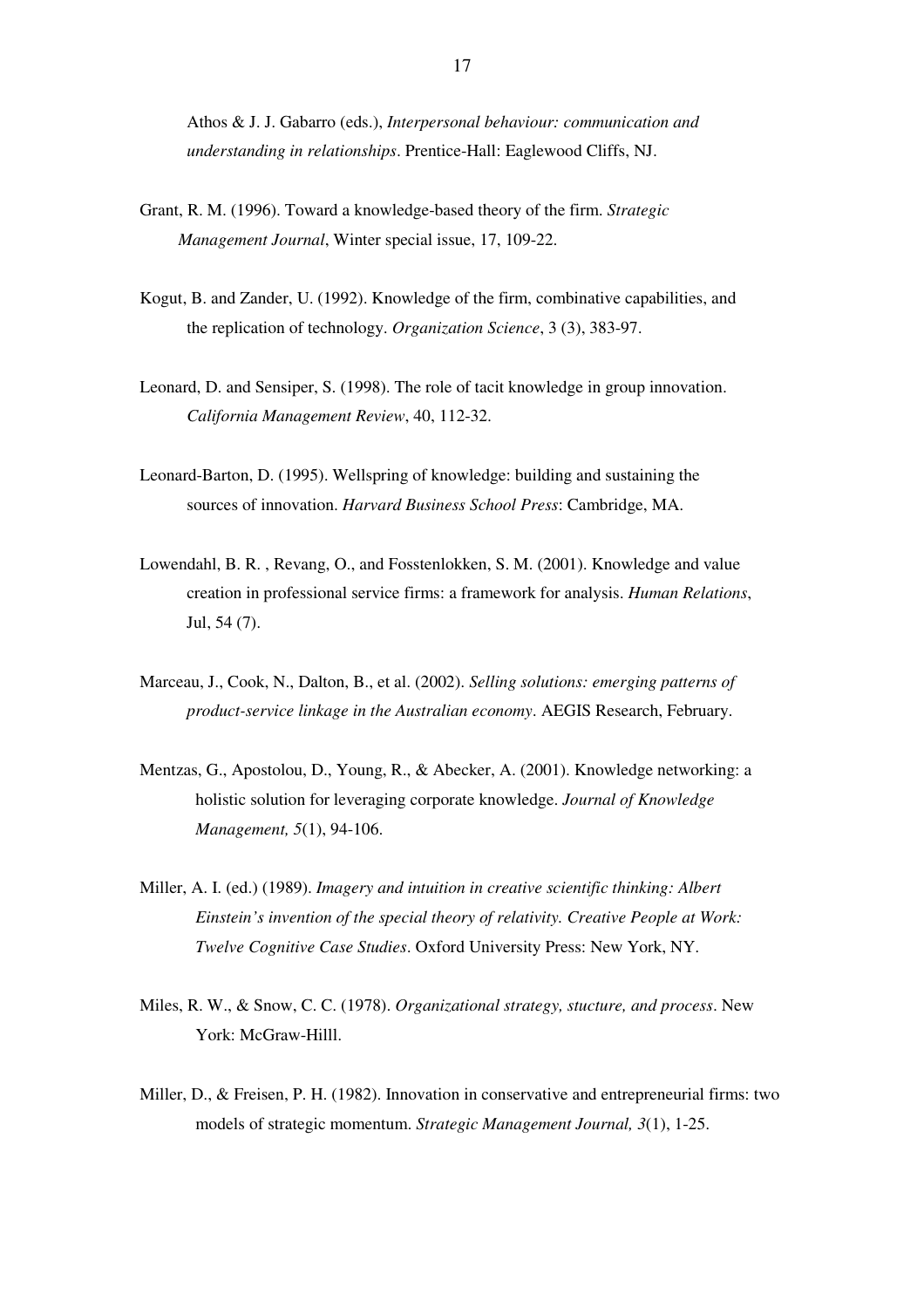- Moran, P. and Ghoshal, S. (1999). Markets, firms, and the process of economic development. *Academy of Management Review*, 24 (3), 390-412.
- Nelson, R. R. and Winter, S. (1982). *An evolutionary theory of economic change*. Harvard University Press: Cambridge, MA.
- Nonaka, I. and Takeuchi, H. (1995). *The knowledge-creating company: how Japanese companies create the dynamics of innovation*. Oxford University Press.
- Normann, R. and Ramirez, R. (1994). *Designing interactive strategy*. Wiley: Chichester.
- Norman, D. 2006, 'Things that makes us smart', *Forbes*, 15 March.
- Polanyi, M. (1966). *The tacit dimension*. Doubleday: New York.
- Penrose, E. G. (1959). *The theory of the growth of the firm*. Wiley: New York.
- Porter, M. E. (1985). *Competitive Advantage*: Free Press.
- Poynder, R. (1998). Getting to the nuts and bolts of knowledge management. *Information World Review, April* (135), 20.
- Prahalad, C. K. and Hamel, G. (1990). The core competence of the corporation. *Harvard Business Review,* May-June, 79-91.
- Rayport, J. F. and Sviokla, J. J. (1999). Exploiting the virtual value chain. In D. Tapscott (Ed.), *Creating Value in The Network Economy*. United State of America: Harvard Business School Publishing.
- Rodan, S. (2002). Innovation and heterogeneous knowledge in managerial contact networks. *Journal of Knowledge Management*, 6 (2).
- Rumelt, R. P. (1984). Towards a strategic theory of the firm. In R. B. Lamb (Ed.), *Competitive Strategic Management*. Prentice-Hall: Eaglewood Cliff, NJ.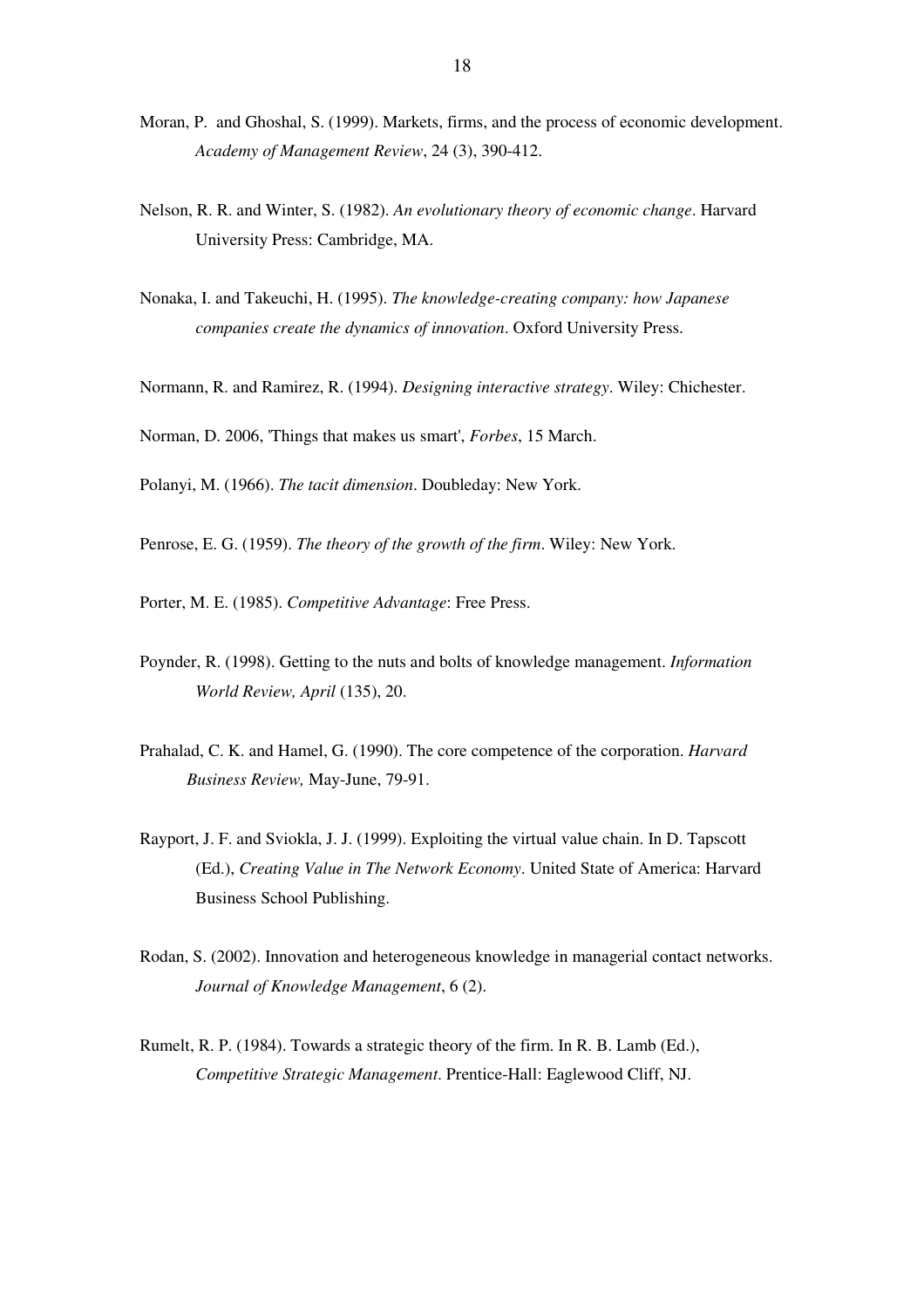- Schulz, M., & Jobe, L. A. (1998). *Codification and tacitness as knowledge management strategies: an empirical exploration. Working Paper*. Seattle: University of Washington.
- Schumpeter, J. A. (1934). *The theory of economic development: an inquiry into profits, capital, credit, interest, and the business cycle*. Harvard Business Press: Cambridge, MA.
- Sesser, E. W., Olsen, P. R., and Wyckoff, D. D. (1978). *Management of service operations.* Alleyn & Bacon: Boston, MA.
- Spender, J. C. (1996). Making knowledge the basis of a dynamic theory of the firm. *Strategic Management Journal*, Winter special issue, 17, 45-62.
- Sveiby, K. E. (1997). *The New Organizational Wealth: Managing and Measuring Knowledge-Based Assets*. San Francisco: Barrett Koehler.
- Sundbo, J. (1998). *The organization of innovation in services*. Roskilde University Press. Roskilde.
- Tasi, W. and Ghoshal, S. (1998). Social capital and value creation: the role of intrafirm networks. *Academy of Management Journal*. August (41), 4.
- Taylor, F.W. (1913). *The Principles of Scientific Management*. Harper & Brothers, NY.
- Taylor, E. & Wheeler, J. 1992, *Spacetime physics: introduction to special relativity*, W.H. Freeman and Company.
- Treacy, M. and Wiersema, F. (1993). Customer intimacy and other value disciplines. *Harvard Business Review*. Jan-Feb.
- Teece, D. J. (1981). The market for know-how and the efficient international transfer of technology. *Annals of the American Academy of Political and Social Science*, 458, 81-96.
- Teece, D. J. (1998). Capturing value from knowledge assets: the new economy, markets for knowledge, and intangible assets. *California Management Review*, 40 (3), 55-79.